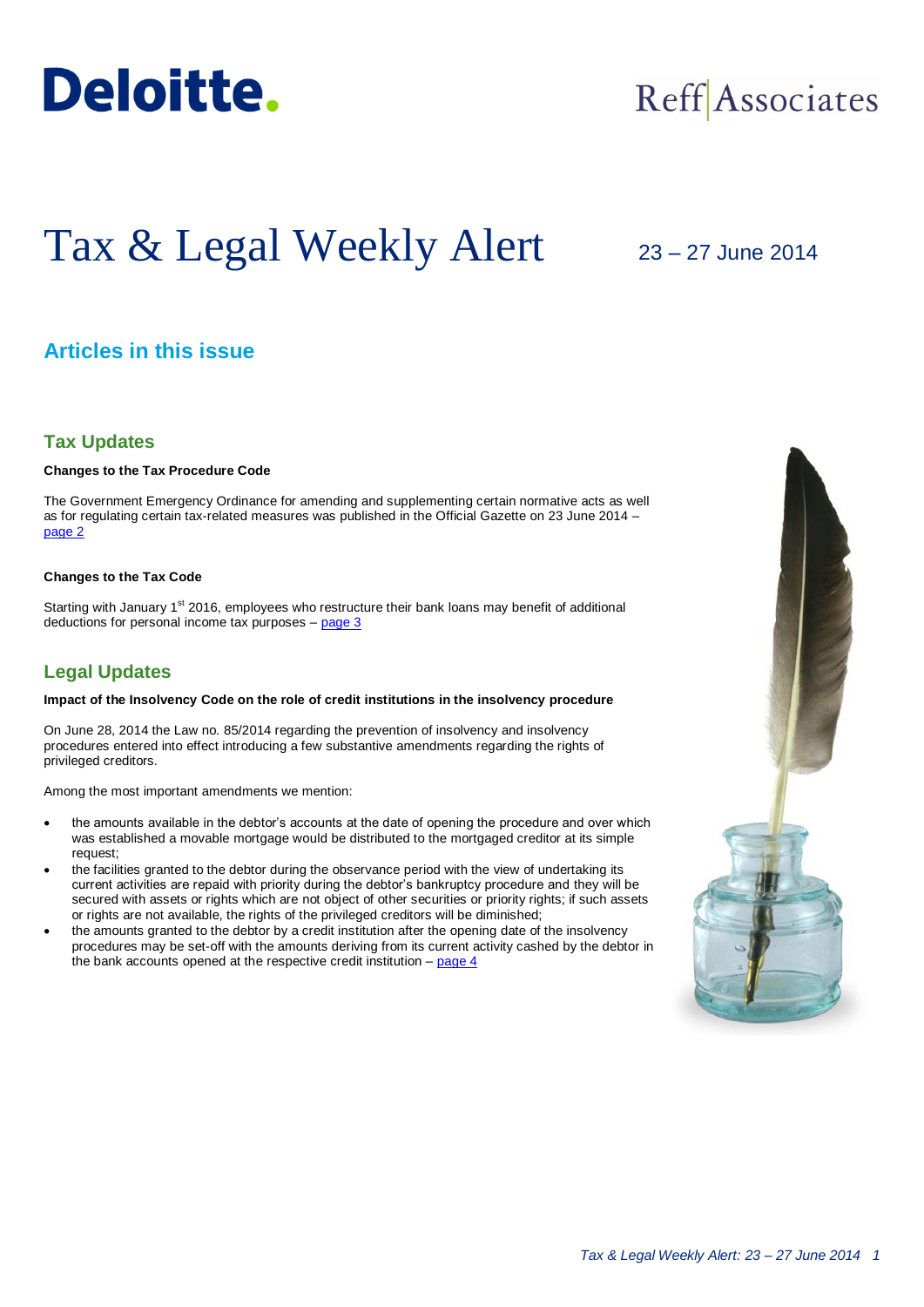## **Changes to the Tax Procedure Code**

The Government Emergency Ordinance for amending and supplementing certain normative acts as well as for regulating certain tax-related measures was published in the Official Gazette on 23 June 2014. Under this Ordinance, the following changes have occurred:

#### **A. Changes to the Tax Procedure Code:**

- 1. Non-resident taxpayers that have tax obligations in Romania are no longer required to register with the Romanian tax authorities through a tax agent, as long as they are residents in a EU Member State, a State of the European Economic Area or a state with which Romania has in place a legal instrument for cooperation in administrative and tax matters. However, this amendment does not eliminate the compliance or payment obligations for non-resident taxpayers, only the requirement that such obligations need to be fulfilled through a tax agent.
- 2. A new chapter, chapter V, has been introduced, which establishes the transmission of applications and the electronic means for identifying taxpayers. However, the procedure for sending applications and identifying tax payers electronically will be published by the Ministry of Regional Development and Public Administration and/or the Ministry of Public Finances.

#### **B. Changes to the Emergency Ordinance no. 29/2011 regarding rescheduled payments**

- 1. Debts towards any public authority which sends the claim to ANAF for recovery can be rescheduled. Until now there have only been a few institutions from which the claims could be recovered.
- 2. New categories of goods that can be used as a guarantee have been introduced.
- 3. The conditions of maintaining the validity of payment rescheduling and the provisions regarding the rescheduling decision during the validity period of the rescheduling have been changed.
- 4. These changes also apply to pending applications for rescheduling.

<span id="page-1-0"></span>**Should you have any questions please do not hesitate to contact us:**

#### **[Dan Badin](mailto:dbadin@deloitteCE.com)**

Tax and Legal Partner in Charge +40 21 207 53 92

**[Andrei Tercu](mailto:atercu@deloittece.com) Manager** +40 21 222 16 61

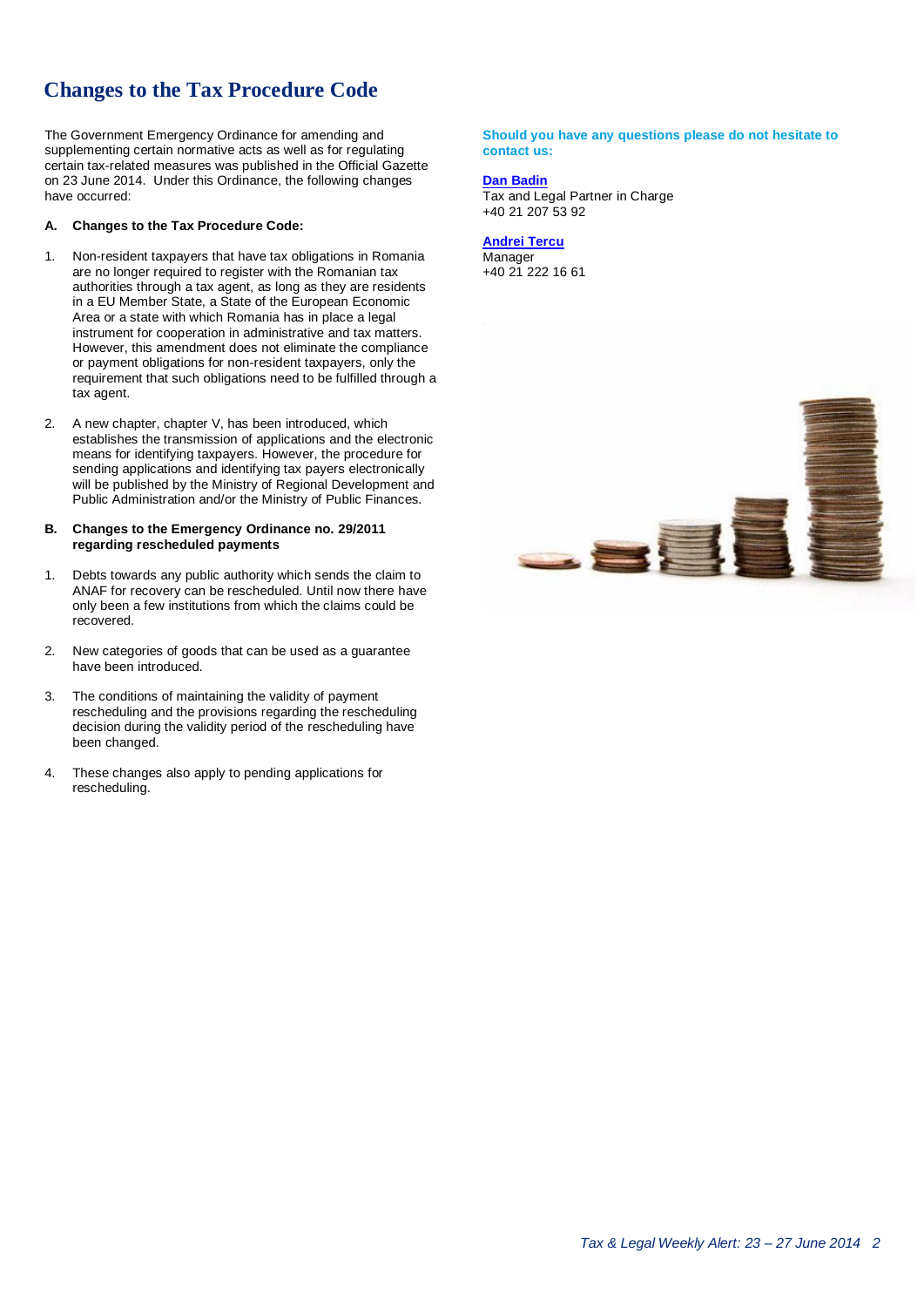## **Changes to the Tax Code**

Emergency Ordinance for amending and supplementing Law 571/2003 (Tax Code)

Published in the Official Gazette no. 475/27 June 2014

The employees and the retired individuals who request a bank credit restructuring until 1st of January 2016, may benefit of an income tax decrease by means of applying additional deductions.

- Eligible individuals
	- $\circ$  employees and retired individuals with a monthly gross income of less than 2.200 Lei and who have loans contracted before 31 May 2014;
	- o successors who inherited restructured loans;
	- o guarantors who took over such loans by novation.
- Cumulative conditions regarding the loans:
	- o the loans have to be with a Romanian credit institution, Romanian branch of foreign credit institutions, Romanian non-banking financial institution;
	- o a decrease in monthly payment obligations of maximum 35%, but limited to 900 Lei.
- Application method:
	- $\circ$  the applicable period for this deduction cannot be longer than the restructured period with lower monthly rates;
	- o it will be applied monthly, for the period January 2016- December 2017.

The employers have the obligation to apply this special deduction for loans, based on a set of documents submitted by the employee, the latest until 1st January 2016. Thus, it is important that the employers update their payroll systems, so as to be able to reflect correctly these deductions.

<span id="page-2-0"></span>**If you have any questions, please do not hesitate to contact us:**

**[Raluca Bontas](mailto:rbontas@deloittece.com) Director** +40 21 207 53 50

**[Adrian Stoian](mailto:fstoian@deloittece.com) Manager** +40 21 207 53 90

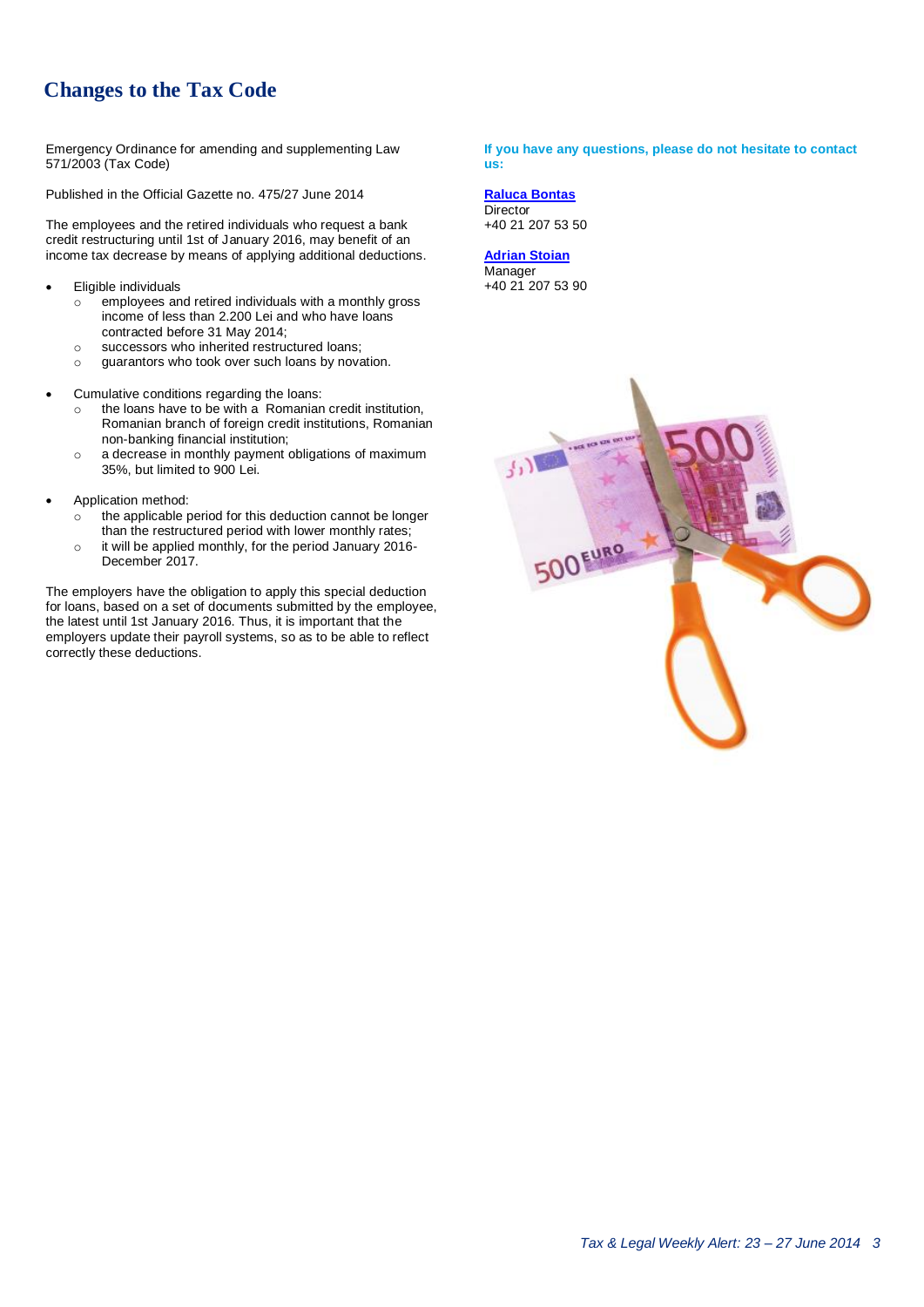## <span id="page-3-0"></span>**Impact of the Insolvency Code on the role of credit institutions in the insolvency procedure**

On 25 June 2014, Law no. 85/2014 regarding the prevention of insolvency and insolvency procedures (the "**Insolvency Code**") was enacted, with the view of regulating insolvency procedures under a singular approach.

As regards credit institutions, the Insolvency Code repeals Government Ordinance no. 10/2004 regarding bankruptcy of credit institutions and introduces a few substantive amendments, as detailed below.

#### **I. New regulations regarding credit institutions, as privileged creditors**

The Insolvency Code introduces a series of amendments regarding the rights of privileged creditors (having receivables that are secured by a privilege, a mortgage or another right assimilated to it or by a pledge on the debtor's assets) of which the most frequent are credit institutions.

These amendments mainly regard the following:

*a) Credit institutions may sweep the amounts available in the debtor's bank accounts over which a mortgage has been constituted in their favor*

The Insolvency Code clarifies the legal status of the amounts available in the debtor's accounts at the date insolvency procedures have been opened and over which a movable mortgage has been constituted (or which are cash collaterals), providing that the judicial administrator/liquidator **will distribute them at the simple request of the secured creditor** within 5 days as of its request.

In the case of amounts deposited in escrow accounts, if an opposition is filed, the amounts will be transferred to the unique account of the debtor in the insolvency procedure only after the syndic-judge verifies that all essential conditions of the escrow agreement have been fulfilled.

#### *b) Limitations of privileged creditors' rights*

The Insolvency Code brings more specific provisions regarding the facilities granted to the debtor during the observance period with the view of undertaking its current activities. These working facilities:

- are repaid with priority during the debtor's bankruptcy procedure;
- will be secured with assets or rights which are not object of other securities or priority rights; if such assets are not available, with the consent of privileged creditors, they will be secured with assets already pledged.

If the latter's consent is not obtained, **the receivables of the privileged creditors will not be reimbursed in full from the asset object of the security**, but rather payments will be made in proportion taking into consideration the whole value of the assets or rights subject to the security privilege.

*c) Setting-off debt generated after the opening of the insolvency procedure*

Under the new regulation, any creditor is entitled to set-off debts borne after the opening of the procedure. This represents a major advantage for credit institutions that finance the debtor's activity during the insolvency procedures. Hence, the amounts granted to the debtor by a credit institution after the opening date of the insolvency procedures may be set-off with the amounts deriving from its current activity cashed by the debtor in the bank accounts opened at the respective credit institution.

#### **II. New regulations regarding the insolvency/bankruptcy of credit institutions**

The insolvency/bankruptcy of credit institutions is currently regulated under the Insolvency Code, which has undergone a few legislative amendments, as follows:

- a) Prior approval of the National Bank of Romanian is required for the insolvency practitioners to be appointed in the file;
- b) The Fund for Securing Bank Deposits should be a mandatory member of the creditors' committee;
- c) The liquidator may propose the liquidation method consisting in purchase of assets and undertaking debts, only after prior consultation with the National Bank of Romania;
- d) The liquidator must inform the Competition Council regarding the potential transaction, if the liquidation method will consist of purchasing assets and undertaking debts.

The Insolvency Code was published in the Official Gazette no. 466 dated 25 June 2014 and is in effect starting with 28 June 2014. The Insolvency Code will apply only to litigations started after this date; ongoing litigations will continue to be governed under the provisions of the former regulations.

**Should you have any questions please do not hesitate to contact us:**

**[Andrei Burz Pinzaru](mailto:aburzpinzaru@deloittece.com)** Attorney at law +40 21 207 52 05

**[Florentina Munteanu](mailto:fmunteanu@deloittece.com)**

#### Attorney at law

+40 21 207 52 75

#### **[Andrea Grigoras](mailto:agrigoras@deloittece.com)**

Attorney at law +40 21 207 98 16